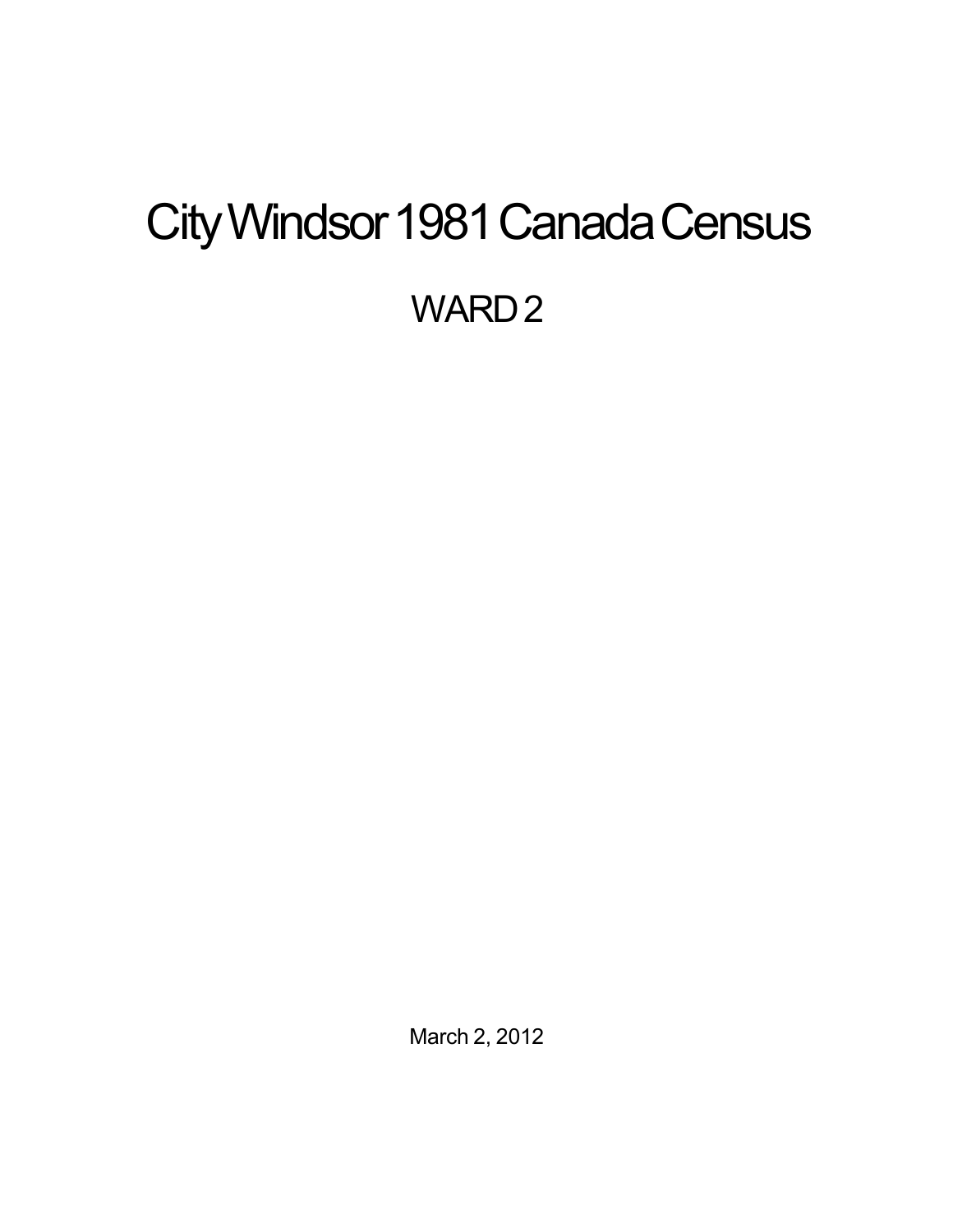## **Table of Contents**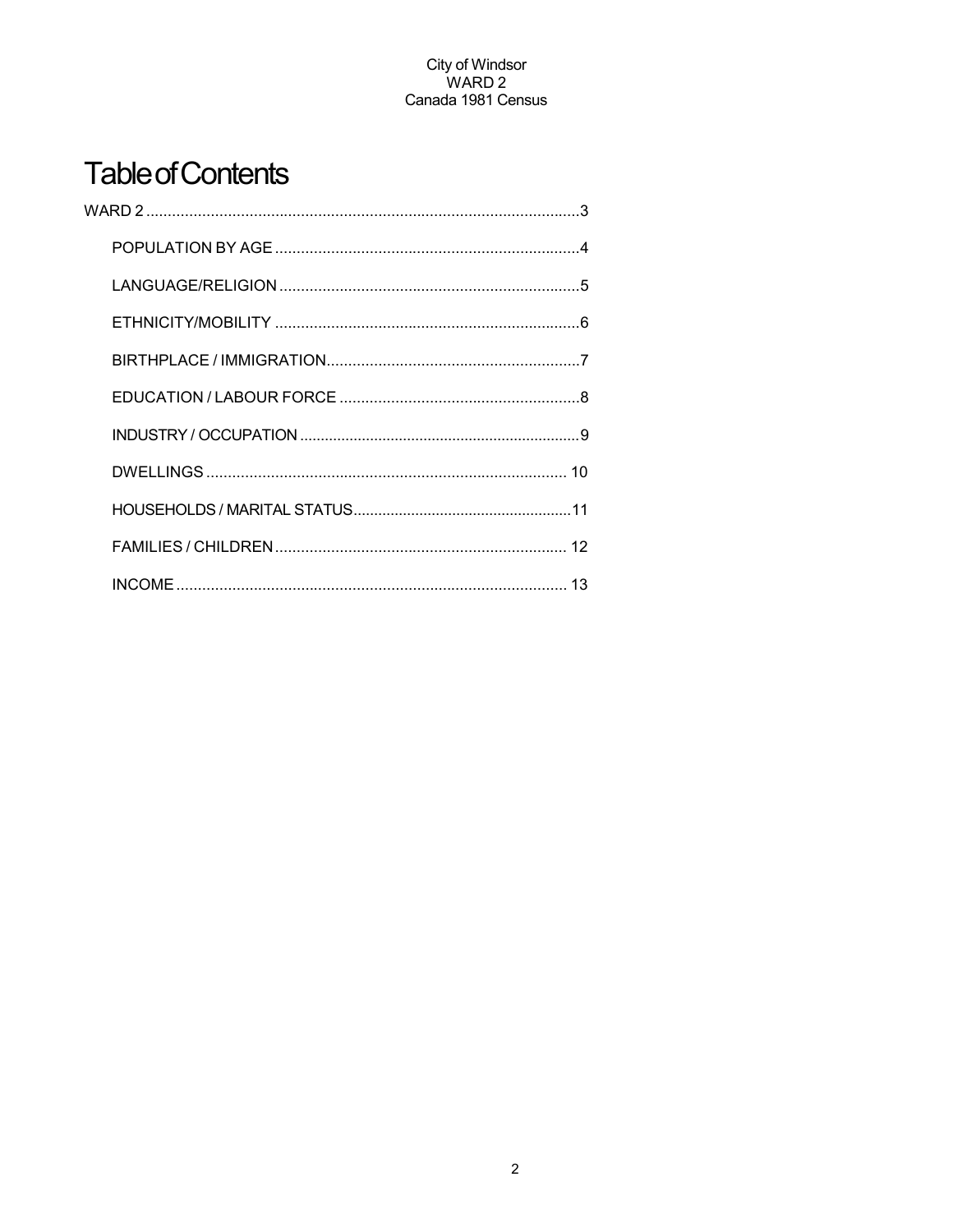## WARD 2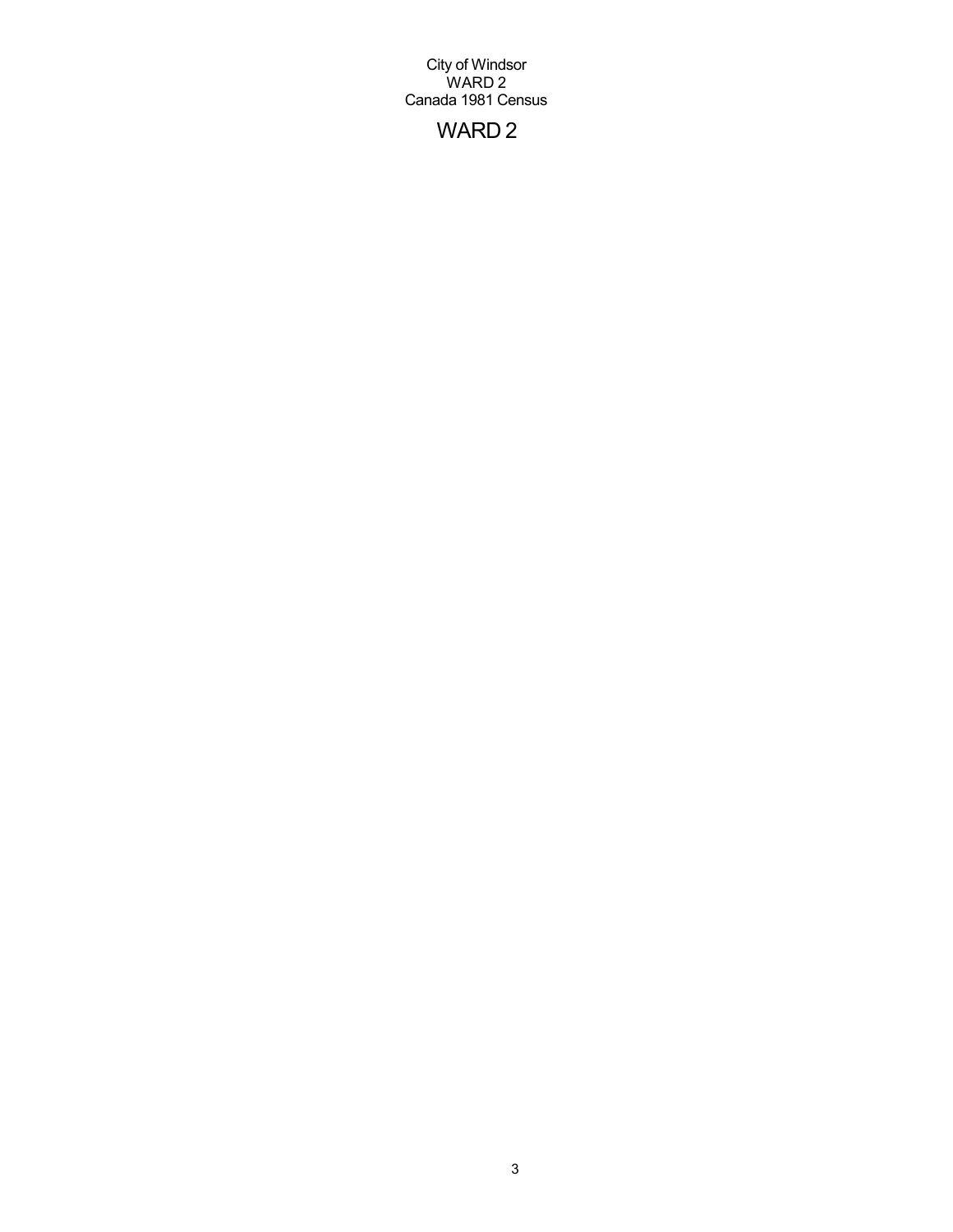## POPULATIONBYAGE

| <b>POPULATION BY AGE</b>         | <b>WARD 2</b> |
|----------------------------------|---------------|
| <b>Total population</b>          | 37,994        |
| Population where (% base) 37,990 |               |
| census data are available.       |               |
|                                  |               |
| <b>Male Population</b>           | 18,11048%     |
| <b>Female Population</b>         | 19,86052%     |
| By Age                           |               |
| $0 - 4$ years                    | 6%<br>2,230   |
| $5 - 9$ years                    | 2,365 6%      |
| 10 - 14 years                    | 2,560 7%      |
| 15 - 19 years                    | 3,420 9%      |
| 20 - 24 years                    | 4,07011%      |
| $25 - 29$ years                  | 3,525<br>9%   |
| 30 - 34 years                    | 2,715 7%      |
| 35 - 39 years                    | 1,910 5%      |
| 40 - 44 years                    | 1,740 5%      |
| 45 - 49 years                    | 1,840 5%      |
| 50 - 54 years                    | 2,005 5%      |
| 55 - 59 years                    | 2,125 6%      |
| 60 - 64 years                    | 1,820 5%      |
| 65 - 69 years                    | 1,655 4%      |
| 70 - 74 years                    | 1,320 3%      |
| 75 years and over                | 7%<br>2,740   |
| Ratio of males/females           | 0.91          |
|                                  |               |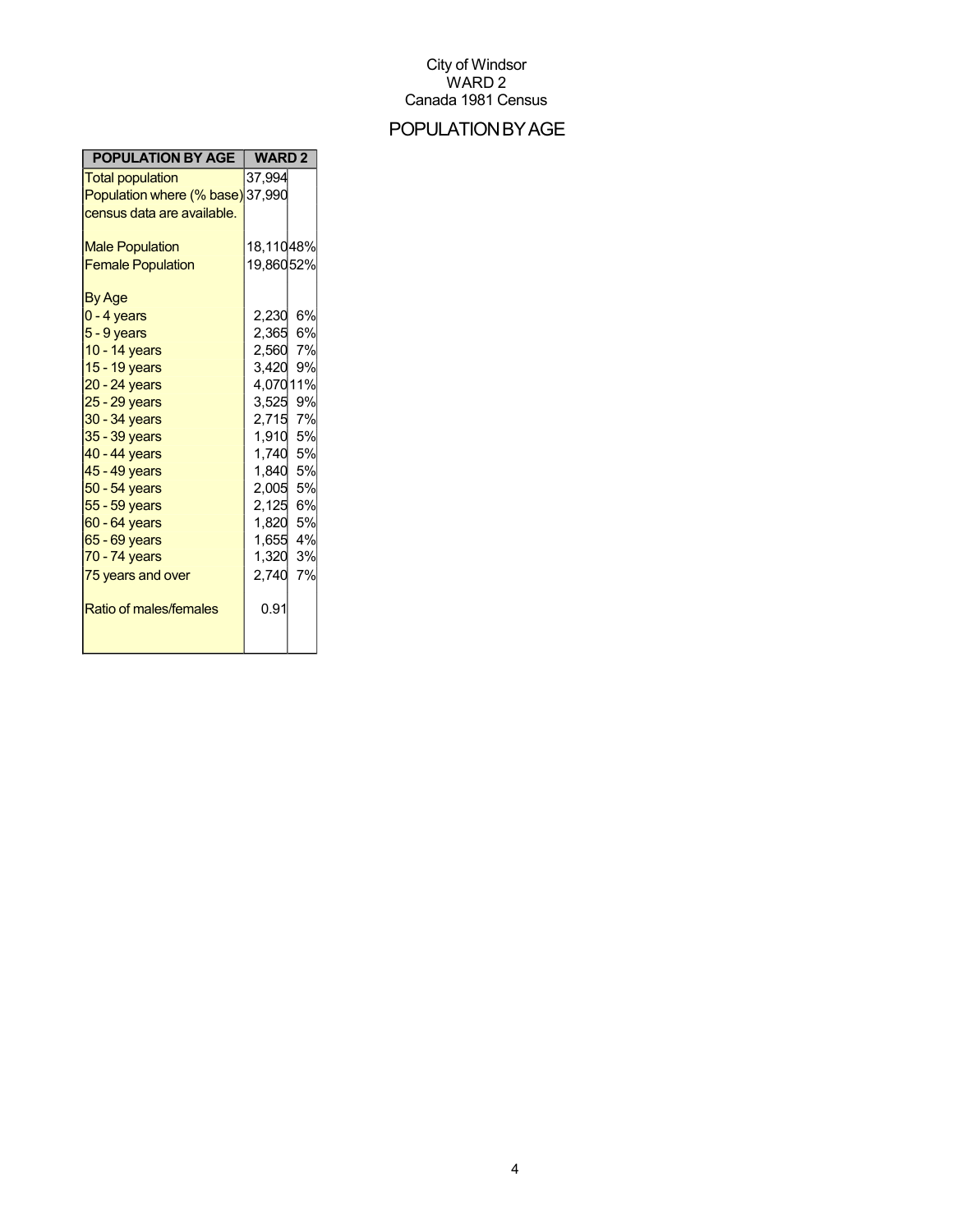## LANGUAGE/RELIGION

| <b>LANGUAGE/RELIGION</b>                                                                                                                                            | <b>WARD2</b>                                                                      |                       |
|---------------------------------------------------------------------------------------------------------------------------------------------------------------------|-----------------------------------------------------------------------------------|-----------------------|
| Total Population (% base)                                                                                                                                           | 37,990                                                                            |                       |
|                                                                                                                                                                     |                                                                                   |                       |
| <b>By Mother Tongue</b>                                                                                                                                             |                                                                                   |                       |
| English<br>French<br>German<br><b>Dutch</b><br><b>Polish</b><br>Italian<br><b>Ukrainian</b><br><b>Indian &amp; Inuktitut</b><br><b>Other languages</b>              | 29,71078%<br>2,040<br>410<br>95<br>240 1%<br>1,465 4%<br>380 1%<br>10<br>3,62510% | 5%<br>1%<br>0%<br>0%  |
| Total Population (% base)                                                                                                                                           | 37,990                                                                            |                       |
| <b>By Official Language</b>                                                                                                                                         |                                                                                   |                       |
| <b>English only</b><br><b>French only</b><br><b>Both English and French</b><br><b>Neither English nor French</b>                                                    | 32,65586%<br>65<br>3,380<br>685                                                   | 0%<br>9%<br>2%        |
| <b>By Religion</b>                                                                                                                                                  |                                                                                   |                       |
| Catholic<br>Protestant<br><b>United Church</b><br>Anglican<br><b>Eastern Orthodox</b><br>Jewish<br>No religious Preference<br><b>Eastern Non-Christian</b><br>Other | 18,03047%<br>14,02537%<br>3,91010%<br>4,54512%<br>1,340 4%<br>2,435 6%<br>575     | 330 1%<br>2%<br>55 0% |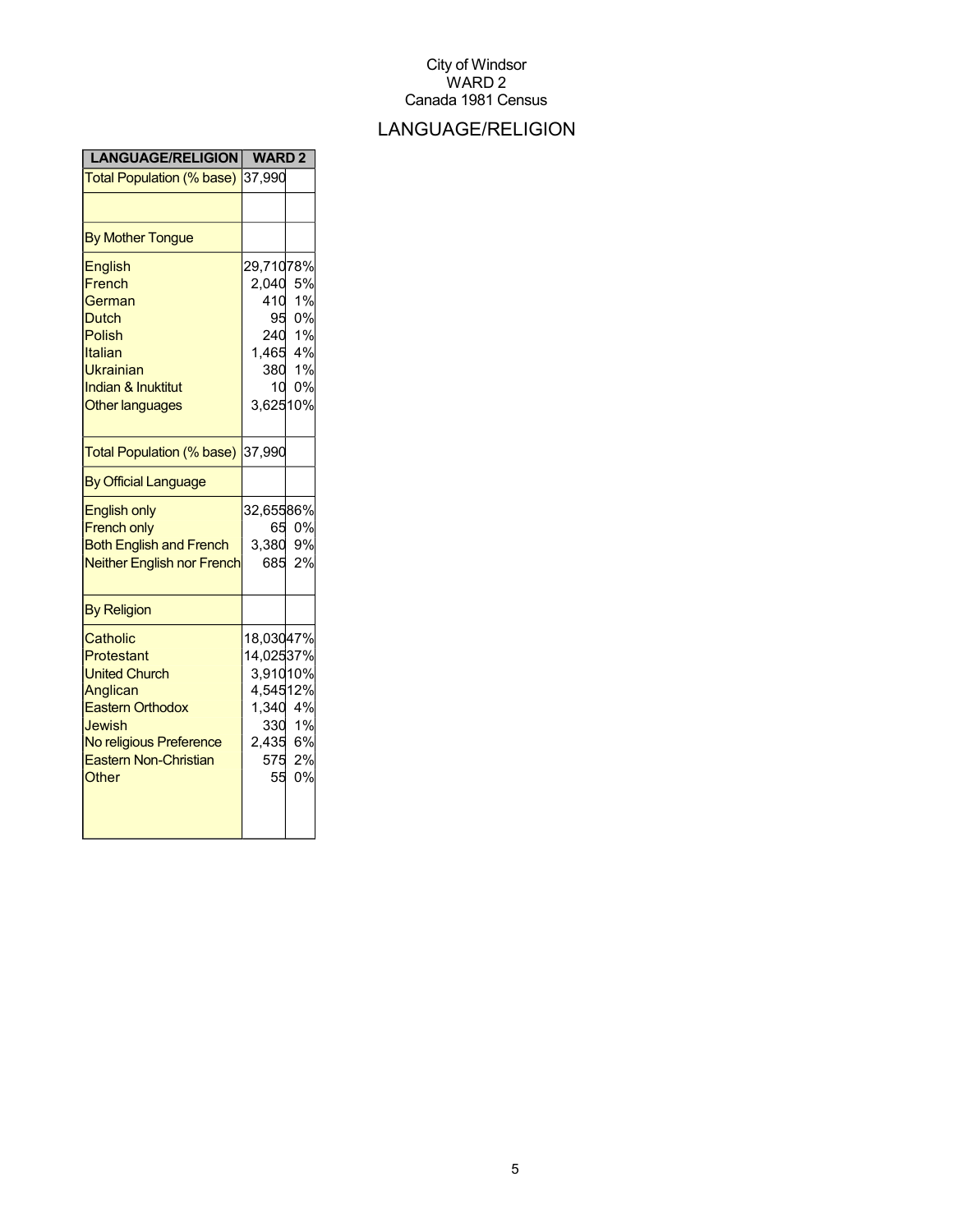## ETHNICITY/MOBILITY

| <b>ETHNICITY/MOBILITY</b>                                                                                                                                                            | <b>WARD2</b>                                                                        |                                        |
|--------------------------------------------------------------------------------------------------------------------------------------------------------------------------------------|-------------------------------------------------------------------------------------|----------------------------------------|
| <b>Total Population (% base)</b>                                                                                                                                                     | 37,990                                                                              |                                        |
|                                                                                                                                                                                      |                                                                                     |                                        |
| <b>By Ethnic Origin</b>                                                                                                                                                              |                                                                                     |                                        |
| <b>British</b><br>French<br><b>Aboriginal peoples</b><br>German<br>Italian<br>Ukrainian<br><b>Dutch</b><br>Polish<br>Scandanavian<br>Other single origins<br><b>Multiple origins</b> | 16,65544%<br>5,21014%<br>180<br>1,040 3%<br>1,785 5%<br>135<br>6,06016%<br>4,31511% | 0%<br>645 2%<br>260 1%<br>475 1%<br>0% |
| <b>By Mobility Status</b>                                                                                                                                                            |                                                                                     |                                        |
| Population 5 years $+($ % base) 34,525                                                                                                                                               |                                                                                     |                                        |
| <b>Non-movers</b><br><b>Movers</b><br>Non-migrants<br><b>Migrants</b><br>From same province<br><b>From different province</b><br><b>From outside Canada</b>                          | 18,43053%<br>16,13547%<br>11,43533%<br>4,73514%<br>2,850 8%<br>1,525 4%             | 375 1%                                 |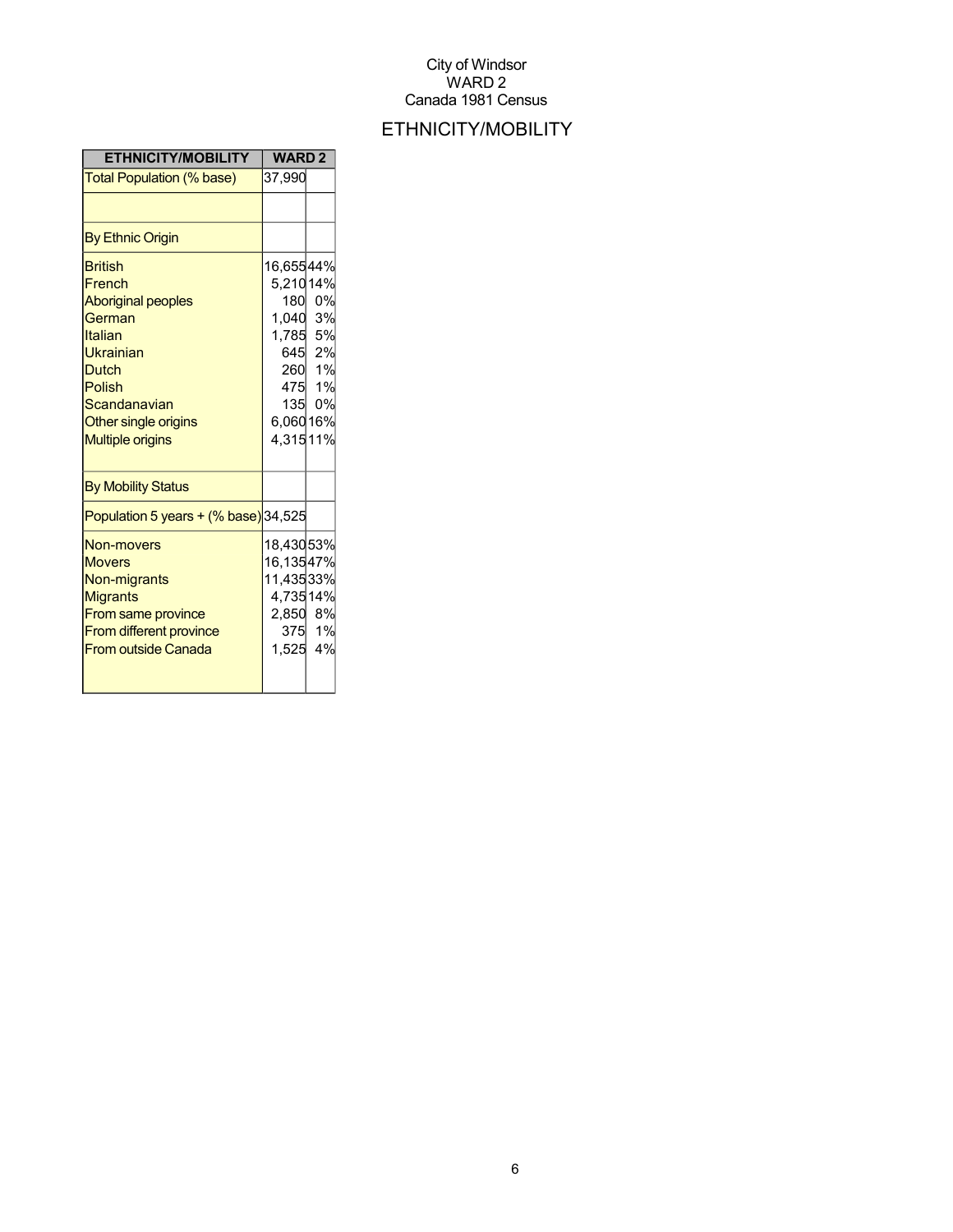## BIRTHPLACE/IMMIGRATION

| <b>BIRTHPLACE / IMMIGRATION</b>                                                                                                                                                                                                                            | <b>WARD2</b>                                                                               |                                        |
|------------------------------------------------------------------------------------------------------------------------------------------------------------------------------------------------------------------------------------------------------------|--------------------------------------------------------------------------------------------|----------------------------------------|
| Total Population (% base)                                                                                                                                                                                                                                  | 37,990                                                                                     |                                        |
|                                                                                                                                                                                                                                                            |                                                                                            |                                        |
| <b>By Place of Birth</b>                                                                                                                                                                                                                                   |                                                                                            |                                        |
| <b>Born in Canada</b><br>In this province<br><b>Another province in Canada</b><br><b>Born outside Canada</b><br><b>United States of America</b><br><b>Other Americas</b><br><b>United Kingdom</b><br><b>Other Europe</b><br>Asia<br><b>Other countries</b> | 28,55575%<br>25,86568%<br>2,690<br>8,23522%<br>950<br>65<br>1,585<br>3,320<br>2,120<br>185 | 7%<br>3%<br>0%<br>4%<br>9%<br>6%<br>0% |
| <b>Total Immigrant Population</b><br>$(% \mathcal{L}^{\prime }\mathcal{L}^{\prime })$ (% base)                                                                                                                                                             | 8,235                                                                                      |                                        |
| By Period of Immigration                                                                                                                                                                                                                                   |                                                                                            |                                        |
| Before 1945<br>1945 - 1954<br>1955 - 1969<br>1970 - 1977<br>1978 - 1981<br>By Age at Immigration                                                                                                                                                           | 1,75521%<br>1,220 15%<br>2,575 31%<br>1,57519%<br>1,12514%                                 |                                        |
| $0 - 4$ years<br>5 - 19 years<br>20 years and over                                                                                                                                                                                                         | 1,27015%<br>2,34028%<br>4,64056%                                                           |                                        |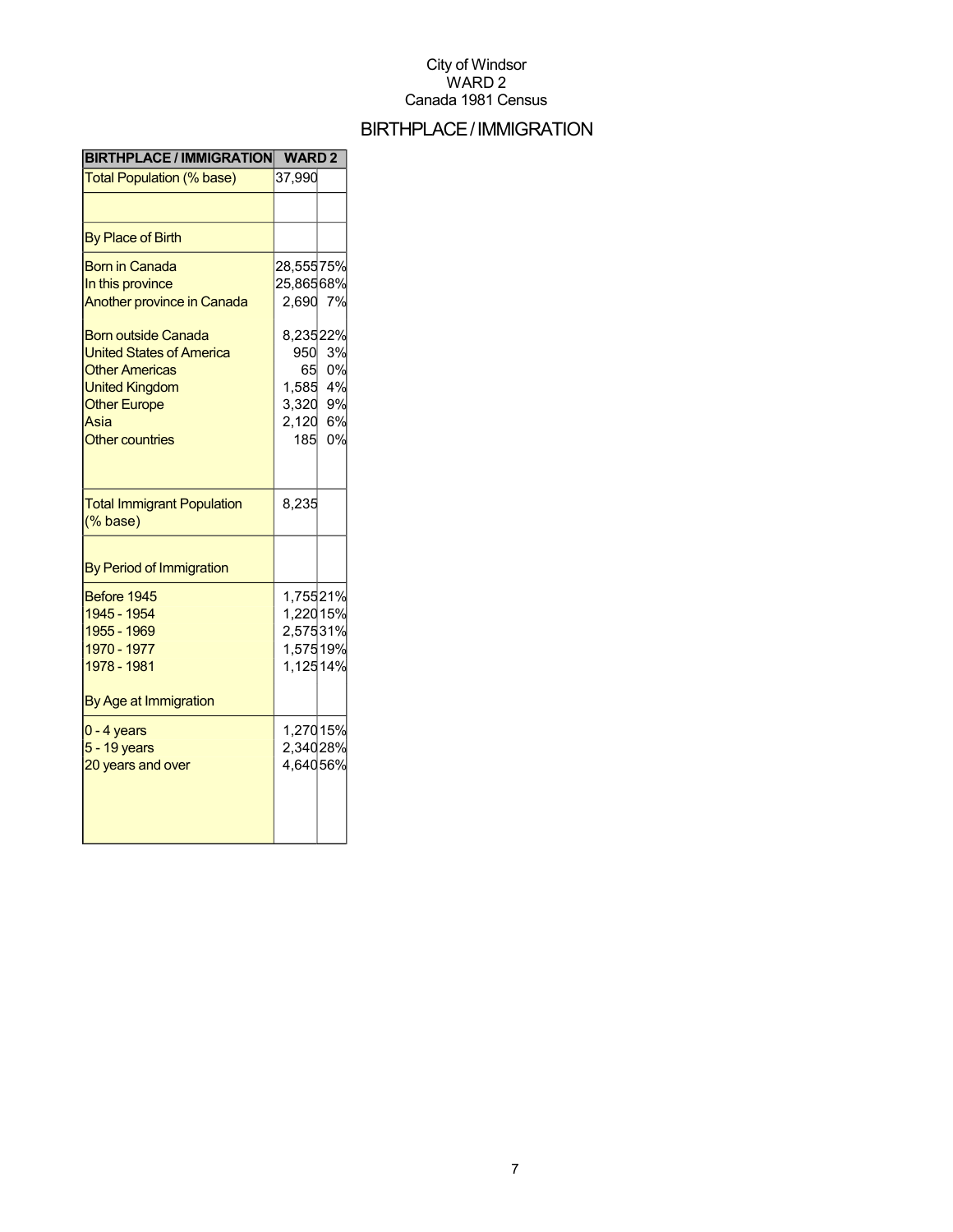## EDUCATION/LABOURFORCE

| <b>EDUCATION / LABOUR FORCE</b>                                                                                                                                            | <b>WARD2</b>                                                 |          |
|----------------------------------------------------------------------------------------------------------------------------------------------------------------------------|--------------------------------------------------------------|----------|
| Population 15 years + (% base)                                                                                                                                             | 29,640                                                       |          |
|                                                                                                                                                                            |                                                              |          |
| By Highest Level of Schooling                                                                                                                                              |                                                              |          |
| Less than grade 9<br>Grade 9-13, no secondary cert<br>Grade 9-13, secondary certif.<br>Trade certificate or diploma<br>University without degree<br>University with degree | 6,02520%<br>9,40532%<br>3,22511%<br>945<br>1,315 4%<br>2,515 | 3%<br>8% |
| <b>By Labour Force</b>                                                                                                                                                     |                                                              |          |
| Population 15 years+ (% base)                                                                                                                                              | 29,640                                                       |          |
| Not in labour force                                                                                                                                                        | 11,90540%                                                    |          |
| In labour force (% base)<br>Employed<br><b>Unemployed</b>                                                                                                                  | 17,665<br>15,31587%<br>2,35013%                              |          |
| <b>Labour Force</b>                                                                                                                                                        |                                                              |          |
| <b>Total Exper. Labour Force</b><br><b>Paid workers</b><br>Paid workers mostly full time<br>Self employed<br><b>Unpaid family workers</b>                                  | 17,210<br>16,620<br>9,465<br>580<br>15                       |          |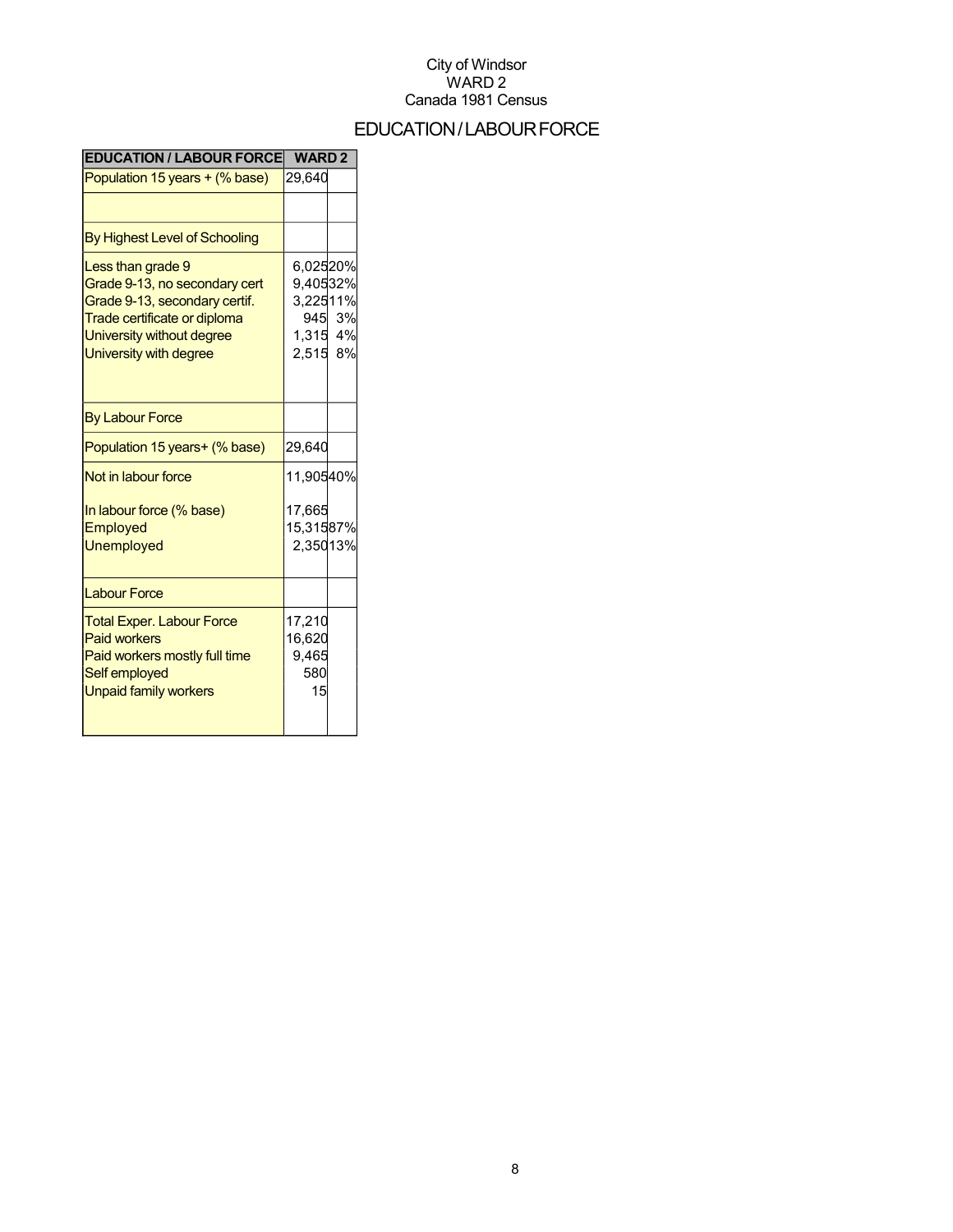## INDUSTRY/OCCUPATION

| <b>INDUSTRY / OCCUPATION</b>     | <b>WARD2</b> |    |
|----------------------------------|--------------|----|
| By all Industries (% base)       | 17,500       |    |
| Agricultural & rel. services     | 65           | 0% |
| Manufacturing                    | 4,22524%     |    |
| Construction                     | 780          | 4% |
| <b>Business service</b>          | 6,33036%     |    |
| <b>Government service</b>        | 905          | 5% |
| <b>Forestry</b>                  | 0            | 0% |
| <b>Fishing &amp; trapping</b>    |              | 0% |
| Mines quarries oil wells         | 85           | 0% |
| Transprt., Commun. & utility     | 1,060        | 6% |
| Trade                            | 2,59015%     |    |
| Finance, ins. and real estate    | 720          | 4% |
|                                  |              |    |
| <b>By all Occupations</b>        | 17,485       |    |
| Managerial, administrative       | 750          | 4% |
| Tech, social, religion, art      | 895          | 5% |
| <b>Teaching and related</b>      | 650          | 4% |
| <b>Medicine and health</b>       | 885          | 5% |
| <b>Clerical and related</b>      | 3,04017%     |    |
| <b>Sales</b>                     | 1,340        | 8% |
| <b>Service</b>                   | 3,18018%     |    |
| <b>Farming and horticultural</b> | 110          | 1% |
| Other primary industries         | 50           | 0% |
| Processing                       | 490          | 3% |
| <b>Machining and related</b>     | 2,82516%     |    |
| <b>Construction trades</b>       | 755          | 4% |
| Transport equipmnt. operating    | 710          | 4% |
| Oth. crafts & equip. operatng    | 900          | 5% |
| Occupations not classified       | 850          | 5% |
|                                  |              |    |
|                                  |              |    |
|                                  |              |    |
|                                  |              |    |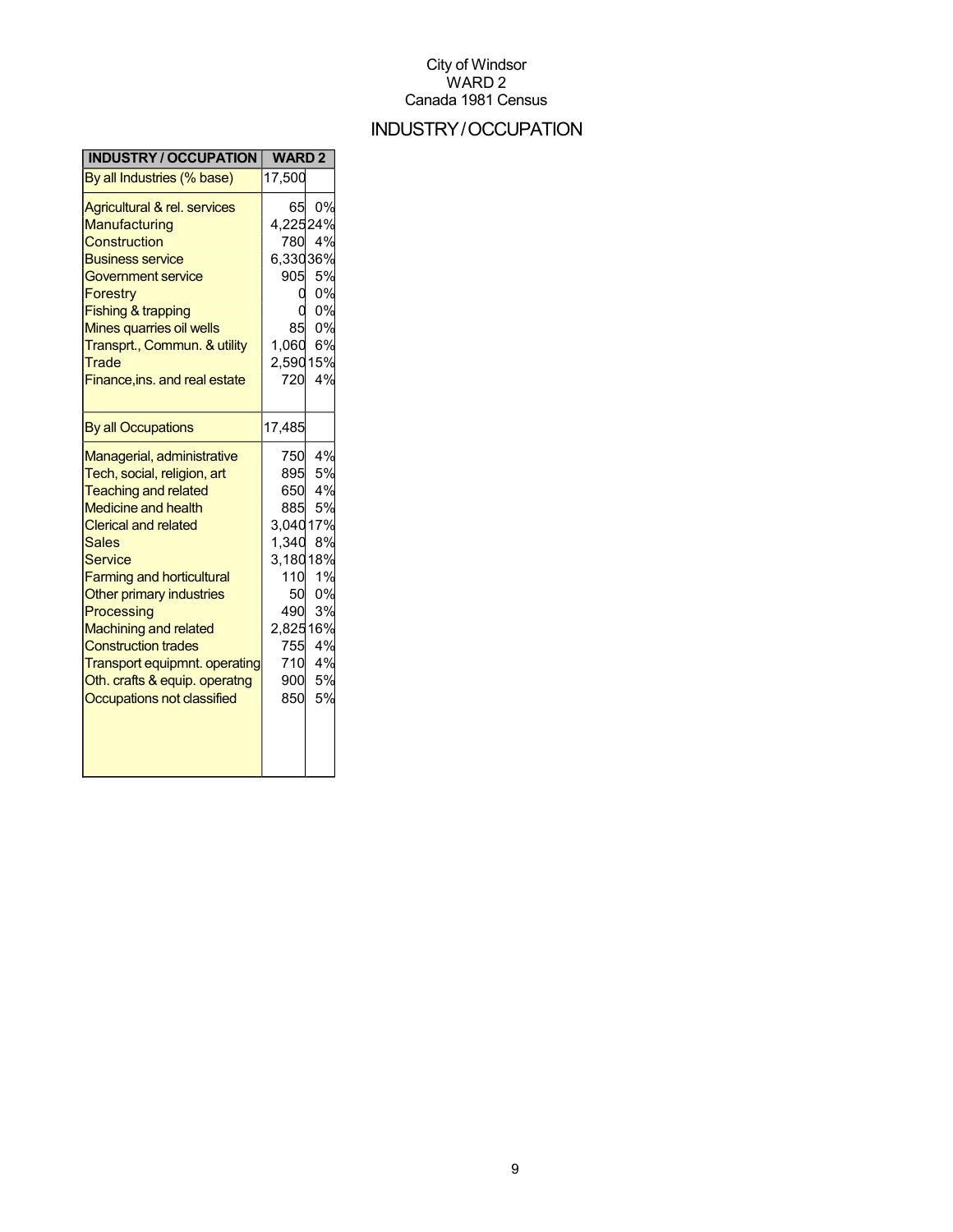## DWELLINGS

| <b>DWELLINGS</b>                                                                                                                                                                                                                                | <b>WARD2</b>                                                                                         |             |
|-------------------------------------------------------------------------------------------------------------------------------------------------------------------------------------------------------------------------------------------------|------------------------------------------------------------------------------------------------------|-------------|
| <b>Total occupied dwellings</b><br>Dwellings where (% base) 14,750<br>census data are available.                                                                                                                                                | 14,741                                                                                               |             |
|                                                                                                                                                                                                                                                 |                                                                                                      |             |
| <b>By Tenure</b>                                                                                                                                                                                                                                |                                                                                                      |             |
| Owned<br>Rented                                                                                                                                                                                                                                 | 7,28549%<br>7,42550%                                                                                 |             |
| <b>By Dwelling Type</b>                                                                                                                                                                                                                         |                                                                                                      |             |
| Single, detached house<br>Apartment in bldg. 5+ firs<br><b>Movable dwelling</b><br>All other dwelling types                                                                                                                                     | 7,47051%<br>2,17015%<br>5<br>5,13535%                                                                | 0%          |
| <b>By Period of Construction</b>                                                                                                                                                                                                                |                                                                                                      |             |
| Before 1920<br>1921 - 1945<br>Before 1946<br>1946 - 1960<br>1961 - 1970<br>1971 - 1975<br>1976 - 1980<br>1980<br>1971 - 1980<br>1981                                                                                                            | 2,11514%<br>5,34036%<br>7,45551%<br>3,13021%<br>1,57011%<br>1,245 8%<br>$1,245$ 8%<br>70<br>2,49017% | 0%<br>15 0% |
| <b>Gross Rent</b>                                                                                                                                                                                                                               |                                                                                                      |             |
| Gross rent < \$100<br>Gross rent \$100 - \$199<br>Gross rent \$200 - \$299<br>Gross rent \$300 - \$399<br>Gross rent \$400 - \$499<br>Gross rent \$500 - \$699<br>Gross rent \$700 - \$999<br>Gross rent \$1000 - \$1399<br>Gross rent \$1400 + | 525<br>1,800<br>3,315<br>1,295<br>340<br>105<br>10<br>45                                             |             |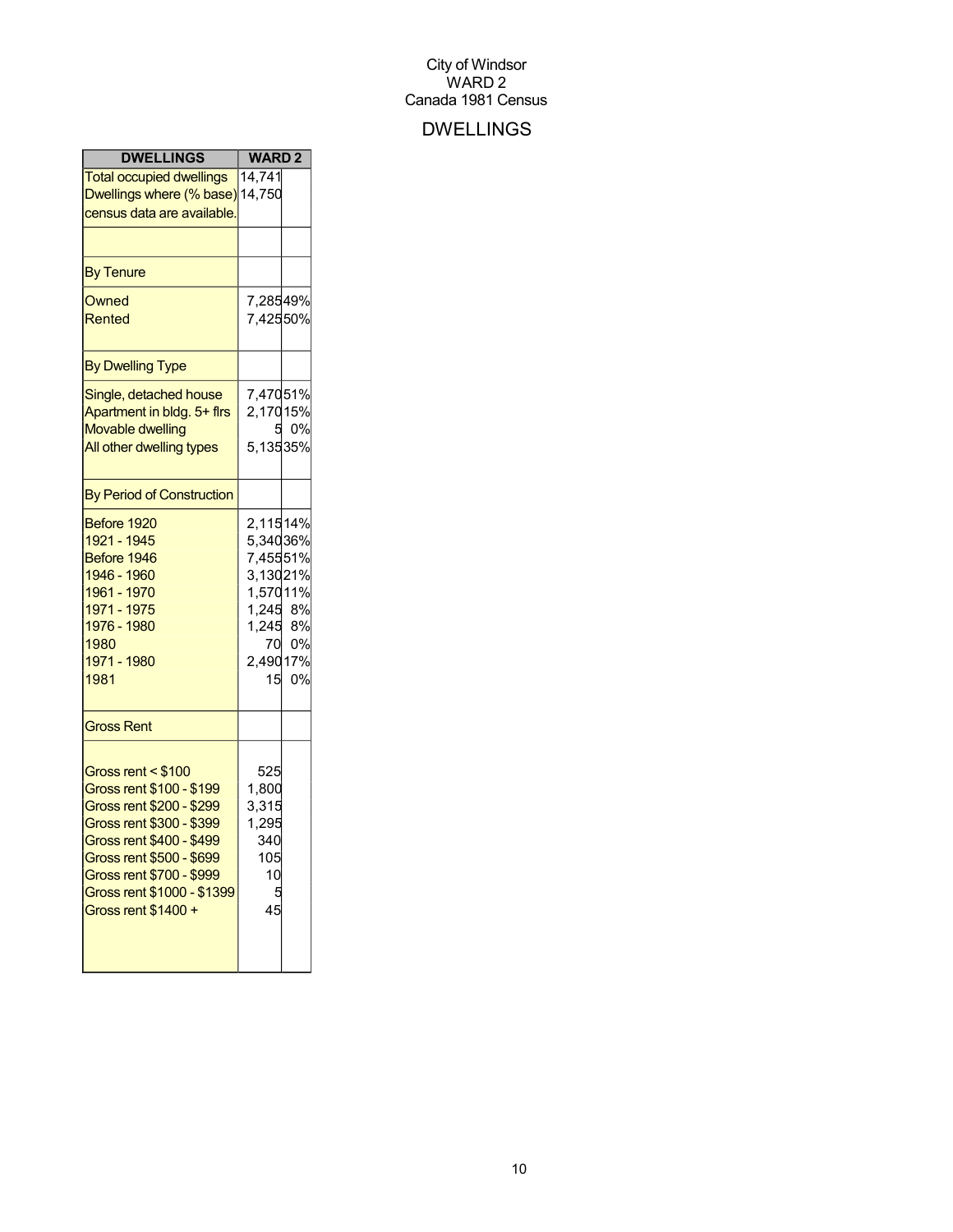## HOUSEHOLDS/MARITALSTATUS

| <b>HOUSEHOLDS / MARITAL STATUS</b>                                                   | <b>WARD 2</b>                                           |              |
|--------------------------------------------------------------------------------------|---------------------------------------------------------|--------------|
| Private Households (% base)                                                          | 14,725                                                  |              |
|                                                                                      |                                                         |              |
| By Size of Household                                                                 |                                                         |              |
| 1 Person<br>2 Person<br>3 Person<br>4 Person<br>5 Person<br><b>6 or more Persons</b> | 4,77532%<br>4,44030%<br>2,13514%<br>1,82512%<br>920     | 6%<br>625 4% |
| Persons in private households<br>Number of persons/household                         | 36,245<br>2.46                                          |              |
| Total Population (% base)                                                            | 37,990                                                  |              |
| <b>By Marital Status</b>                                                             |                                                         |              |
| Single, never married<br><b>Married</b><br>Widowed<br><b>Divorced</b><br>Separated   | 16,30543%<br>15,72541%<br>3,275 9%<br>1,410 4%<br>1,230 | 3%           |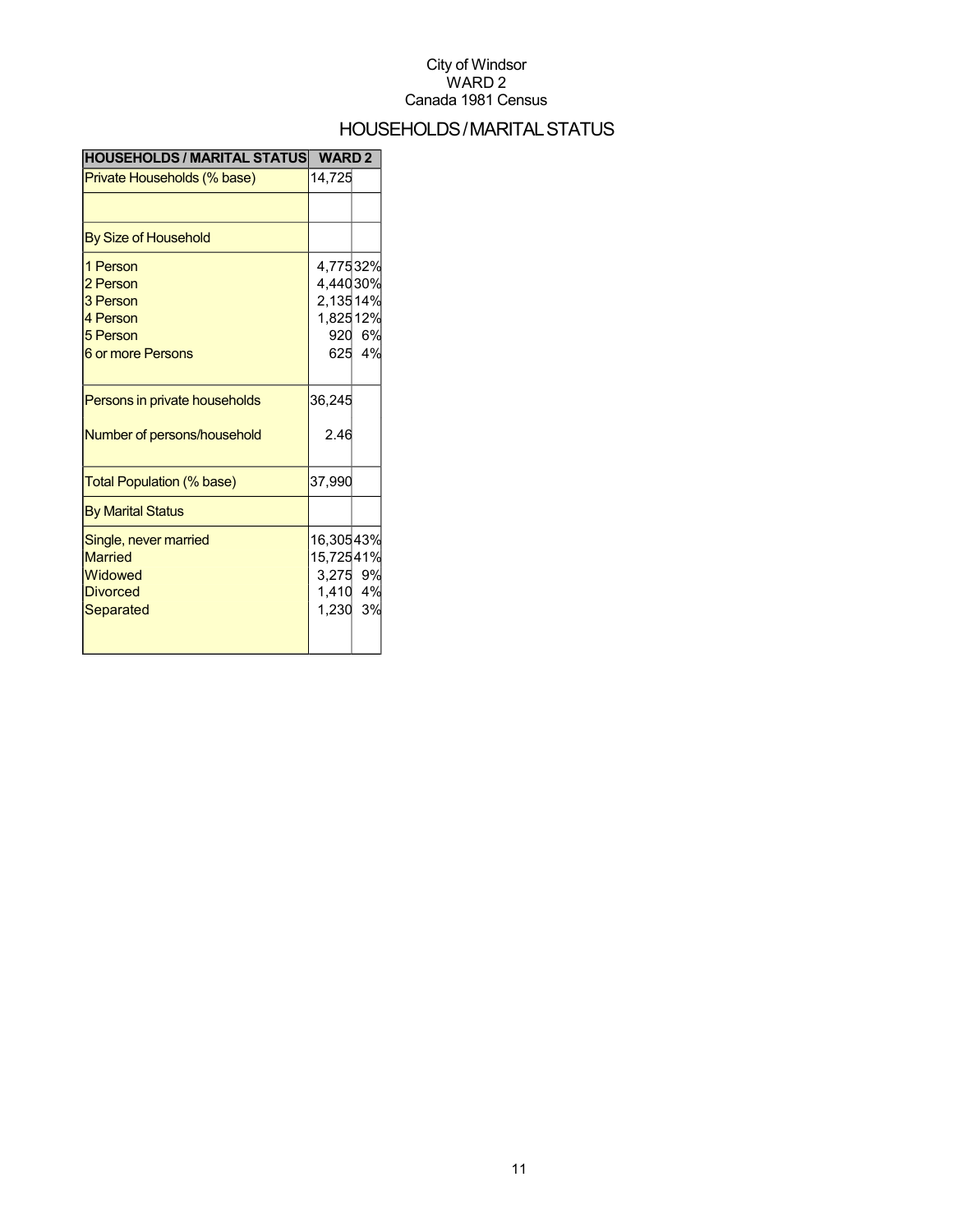## FAMILIES/CHILDREN

| <b>FAMILIES / CHILDREN</b>                                                                                                                                | <b>WARD 2</b>                                     |        |
|-----------------------------------------------------------------------------------------------------------------------------------------------------------|---------------------------------------------------|--------|
| Total Census Families (% base) 9,415                                                                                                                      |                                                   |        |
|                                                                                                                                                           |                                                   |        |
| By family structure                                                                                                                                       |                                                   |        |
| <b>Husband-wife families</b>                                                                                                                              | 7,59081%                                          |        |
| Children at home                                                                                                                                          | 6,04064%                                          |        |
| Number of lone-parent families<br><b>Male Parent</b><br><b>Female Parent</b><br>under 35 years<br>35 - 44 years<br>44 - 54 years<br>$55 + \mathrm{years}$ | 1,85020%<br>1,580 17%<br>605<br>360<br>285<br>380 | 245 3% |
| <b>Total families with Children</b><br>at Home(% base)                                                                                                    | 3,755                                             |        |
| $0 - 5$ years<br>$6 - 14$ years<br>15 - 17 years                                                                                                          | 1,17531%<br>1,12530%                              | 340 9% |